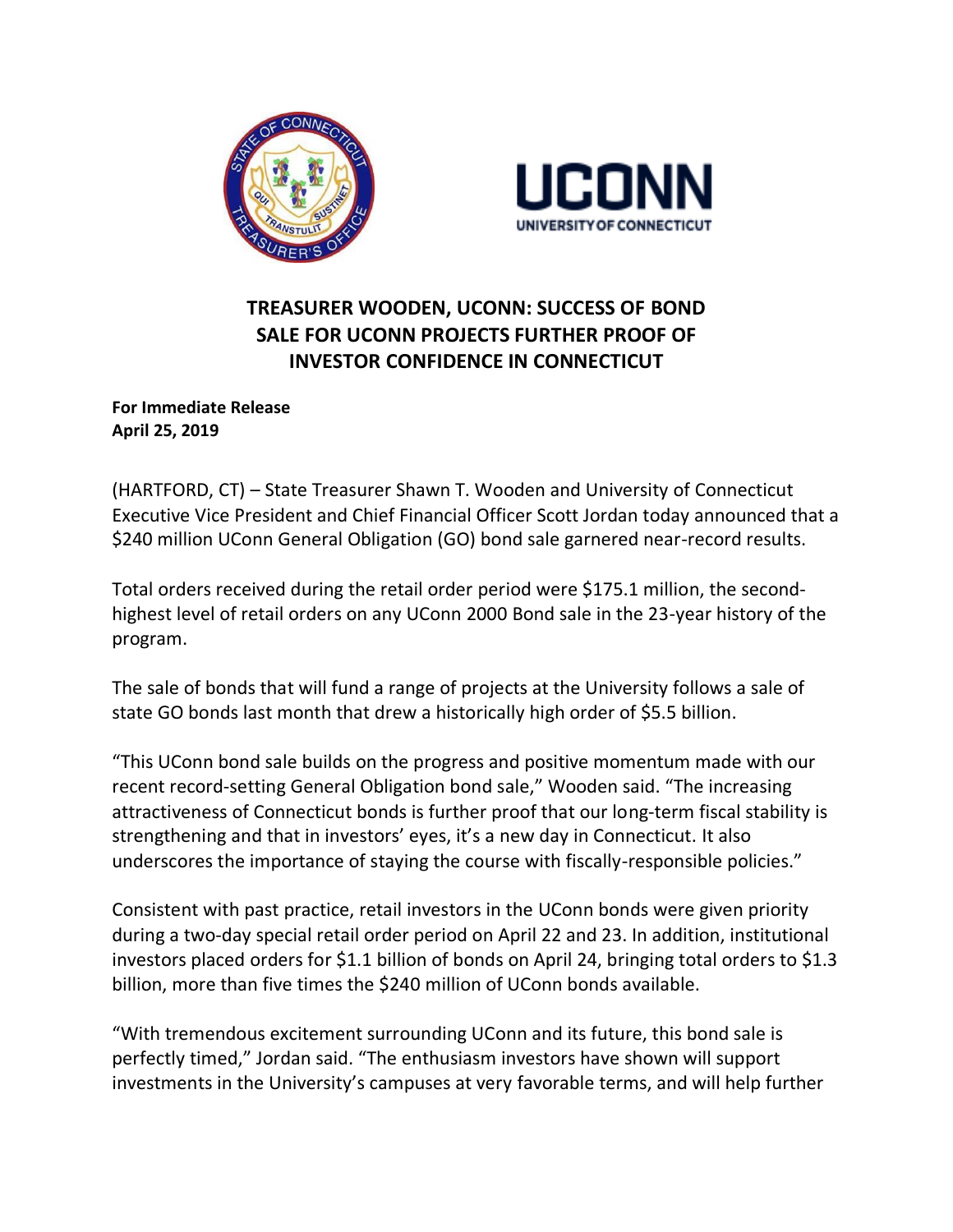UConn's mission to prepare our students to facilitate Connecticut's future economic growth."

Of the \$240 million of bonds issued, \$175 million are new money bonds, and along with associated bond premium will provide \$200 million of funds for UConn infrastructure investments.

Key projects being funded include academic and research facilities; improvements to the Fine Arts complex; residential life facilities; library collections; and telecom, equipment and infrastructure improvements at the Storrs and UConn Health campuses.

The remaining \$65 million of bonds issued are refunding bonds that will refund \$72 million of higher-interest bonds for debt service savings of approximately \$9.6 million over the next ten years. The refunding bonds' overall interest cost was 2.23 percent - one of the lowest in the history of the program.

"By refunding existing debt for savings, we were able to take advantage of market demand and attractive low interest rates. By doing so, we've reduced the state's fixed costs for years to come, which is positive for our credit ratings," Treasurer Wooden said.

The success of the sale was also driven, in part, by retail investors looking to lessen the impact of the limitation of SALT deductions following federal tax reform. Bond pricing spreads were further improved by 8 to 20 basis points from the last GO bond sale.

The UConn bond sale achieved a spread of 42 basis points to the benchmark MMD index on the longest maturity offered with a 5 percent coupon, lower than the 62 basis point spread on the state's recent GO bond sale.

The overall interest cost on the 20-year new money portion of the sale was 3.03 percent, the second lowest cost on any UConn 2000 bond sale on record -- even lower than the 3.12 percent interest cost on the state's March GO bond sale.

In advance of the sale, three major rating agencies released their credit ratings for the UConn 2000 bonding program: Moody's Investors Service (A1), Standard and Poor's (A+), and Fitch Ratings (A).